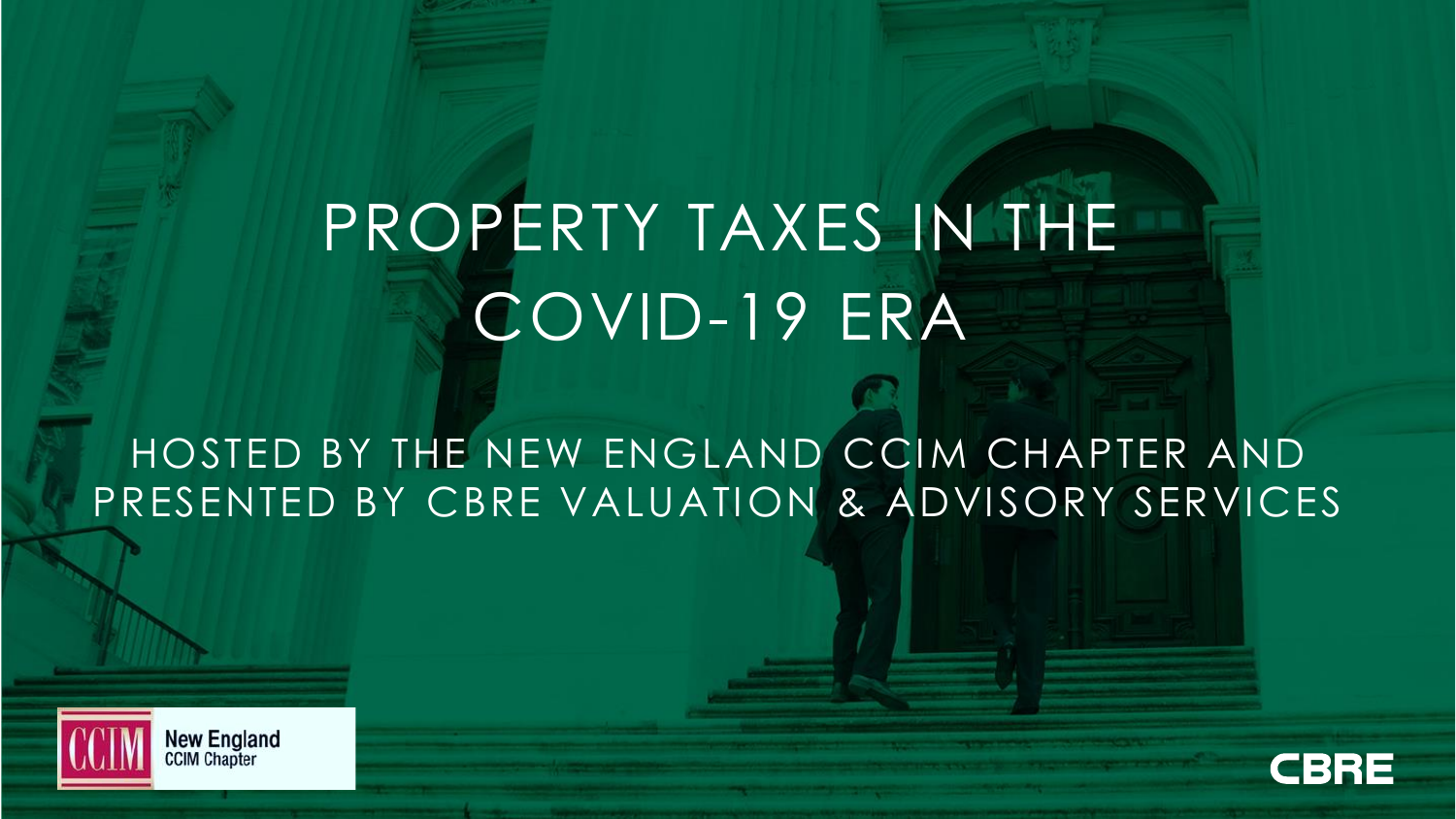## RECENT CHANGES IN VALUE

## **Short term Implications:**

- **Decrease in rent collection and rental rates**
- **Increase in Vacancy and overall availability**
- **Increase in deal repricing**

## **Long Term Implications:**

- **Increase in capitalization rates**
- **Decrease in space requirements**
- **Overall weakening of market fundamentals**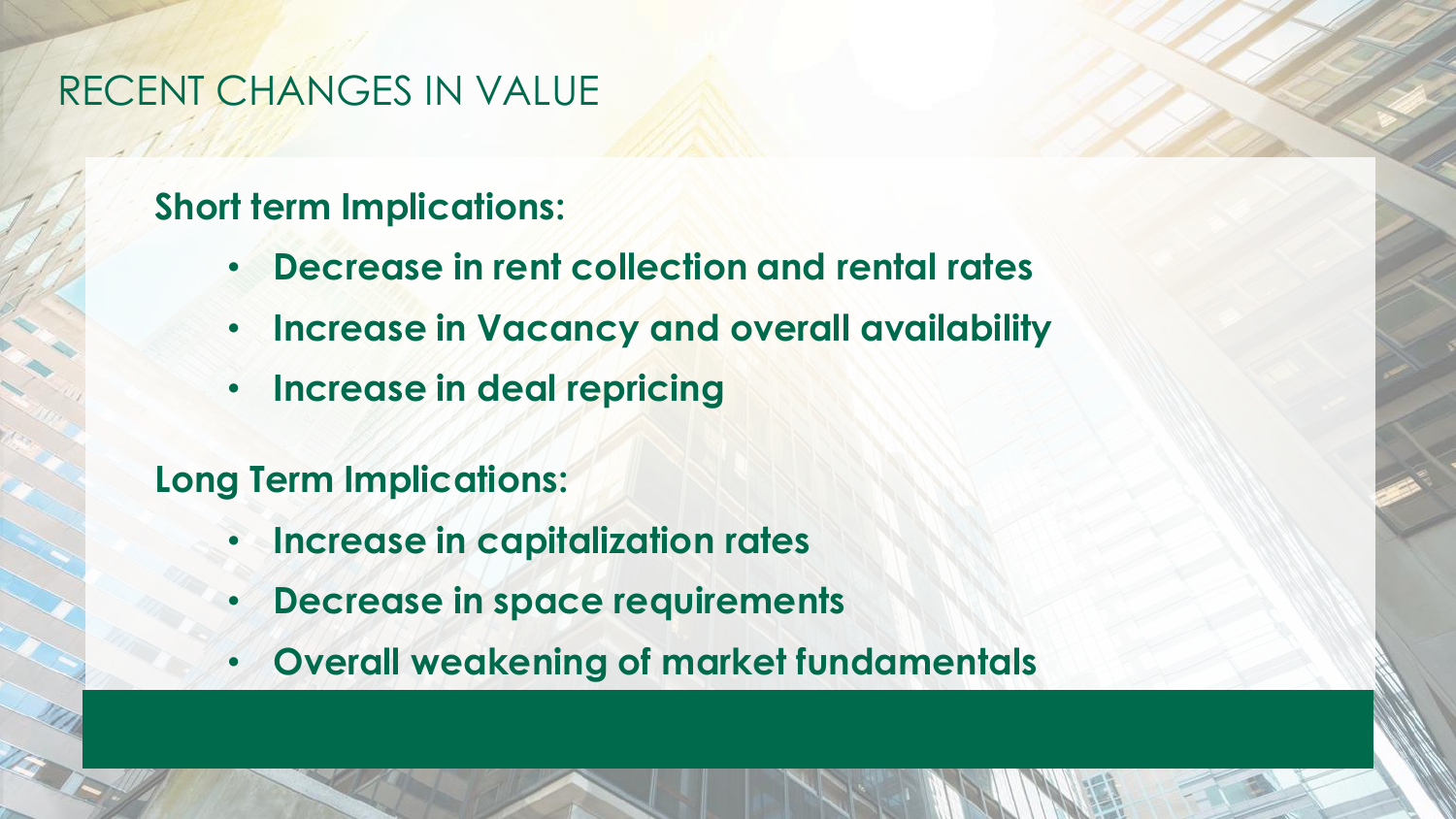

# PROPERTY TAX OVERVIEW BY STATE

## **Massachusetts**

- **- 5 Year Cycle**
- **- Valuation date – January 1st of the previous calendar year**
- **- First Level Appeal Deadline – February 1st**
- **- Assessed Value can change annually**

## **Connecticut**

- **- 5 Year Cycle**
- **- Valuation date – October 1st of the revaluation year**
- **- First Level Appeal Deadline – February 20th**
- **- Assessed value for the cycle is set during the revaluation year**

## **Rhode Island**

**- 6 Year Cycle with a revaluation/updates completed every 3** 

#### **years**

- **- Valuation date – January 1st of the previous calendar year**
- **- First Level Appeal Deadline – Between October and December**
- **- Assessed Value is set during a revaluation or update and will stay the same until the next completed revaluation or update**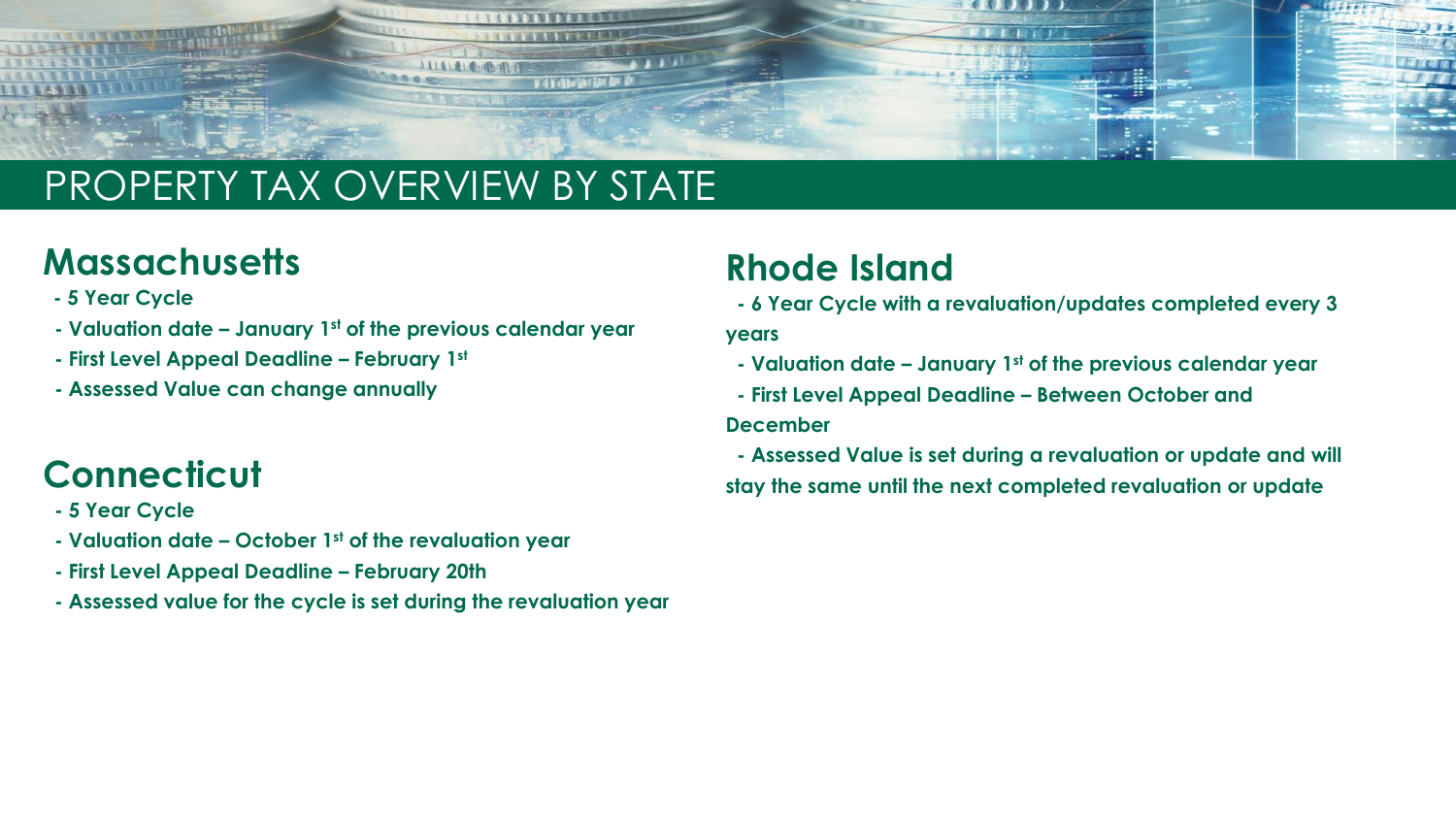

# SCHEDULED REVALUATIONS

### **Massachusetts**

**Revaluations scheduled for Fiscal Year 2021**

**- Boston, Acton, Brockton, Canton, Chelmsford, Dedham, Malden, Medford, New Bedford, Salem, Somerville, Waltham, Westford**

## **Connecticut**

**Revaluations scheduled for Grand List 2020**

**- Bridgeport, Fairfield, Greenwich, Hamden, Newington, New Milford, Southington, Trumbull, West Haven, Westport**

### **Rhode Island**

**Revaluation/Update scheduled for 2020**

**- Cranston, East Greenwich, Exeter, Middletown, Narragansett, Newport, Pawtucket, Tiverton, Woonsocket**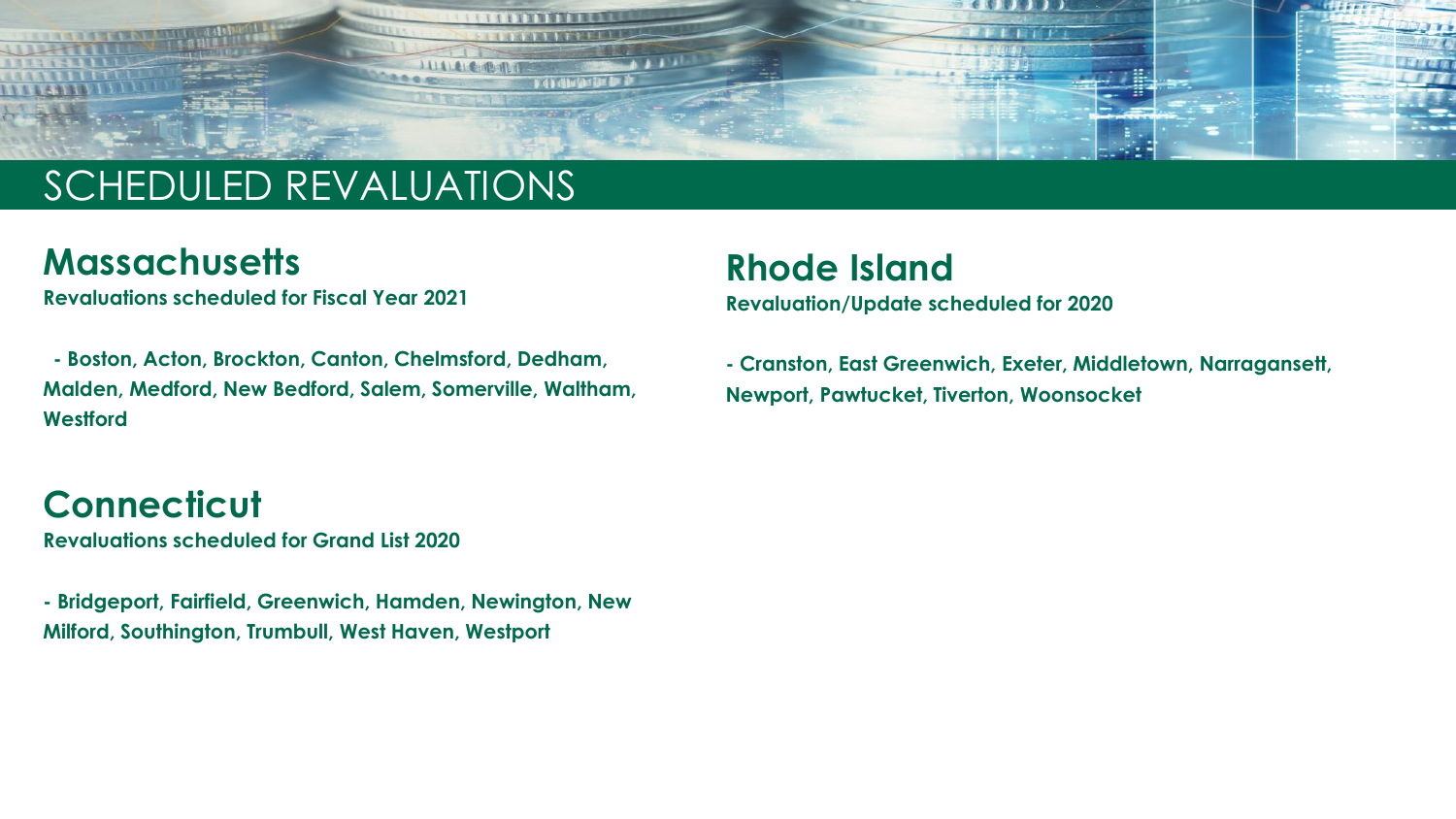

## NEW ENGLAND COVID 19 UPDATE

### **How is COVID 19 affecting the New England region?**

- **- Deadline Extensions**
- **- Tax Payment Extensions**
- **- Court and Office Closings**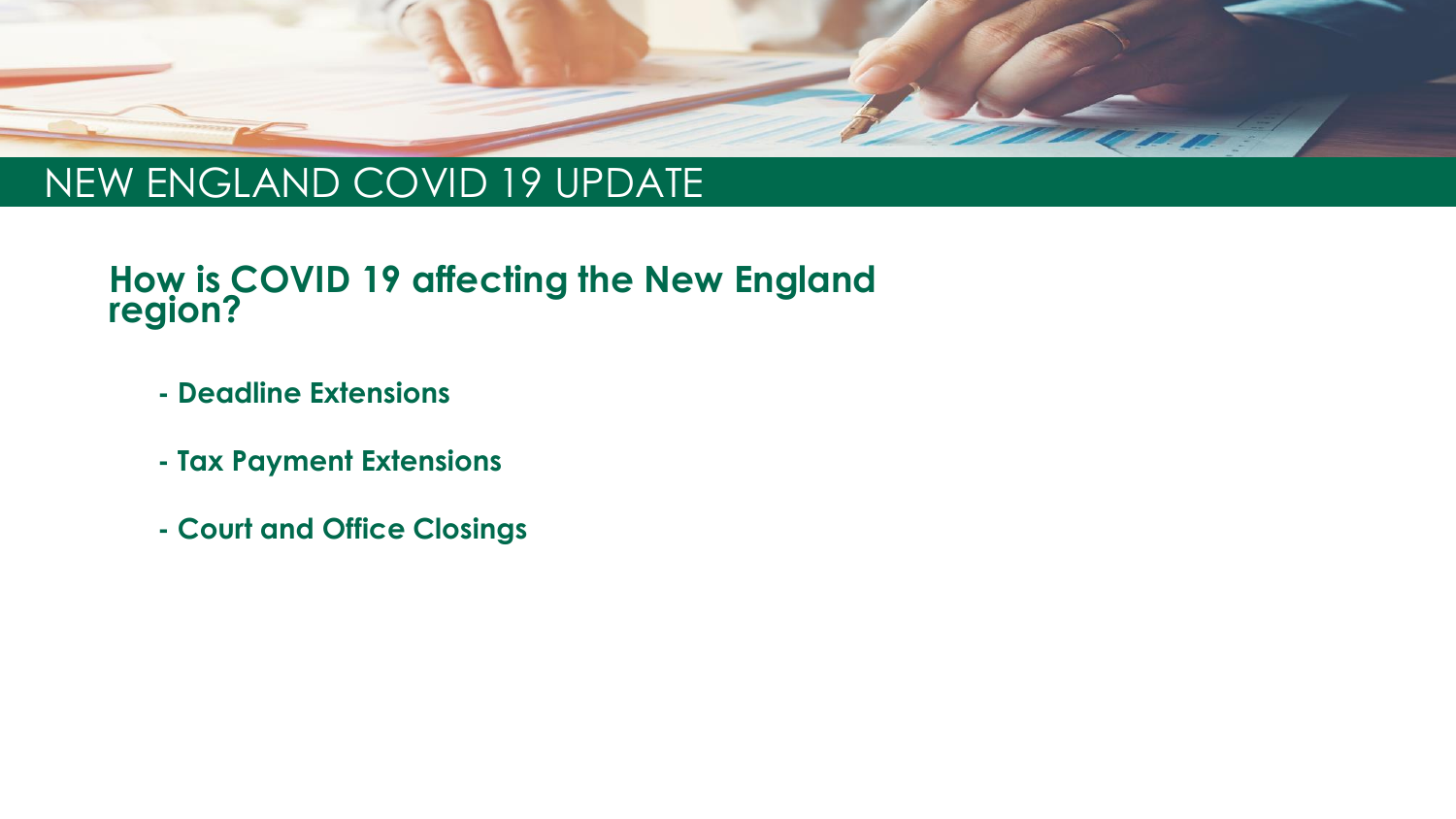## NEXT STEPS



## **Action Items**

- **Start preparing now**
- **Document all financial and market changes affecting your property and the properties around you**
- **Prepare a detailed appeal case and submit it early**
- **Work with a local property tax professional that has experience in completing appeals in your state**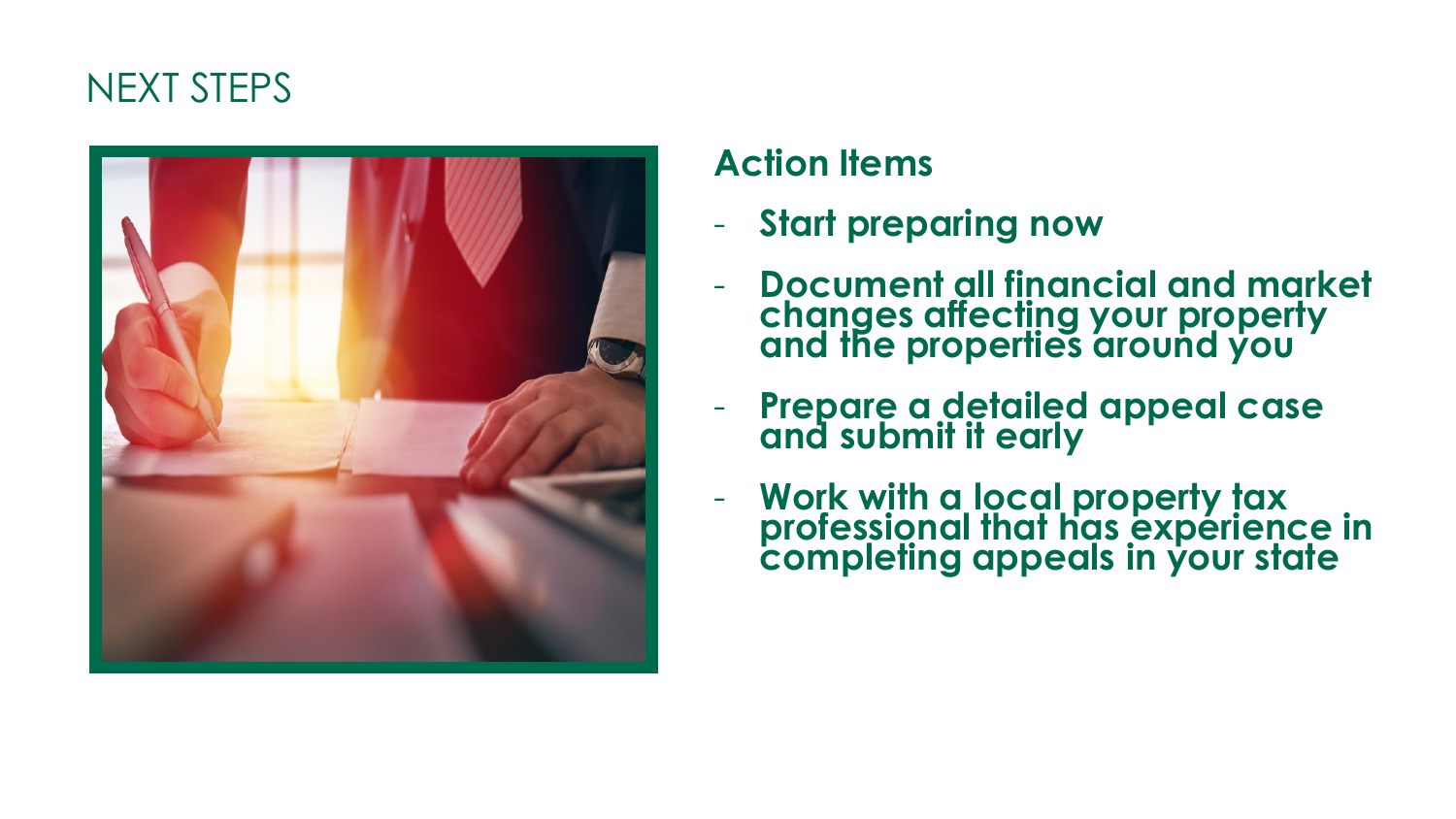## COVID-19 DISASTER CLAIMS

**A compliment to annual property tax appeals.**

- **While some jurisdictions will consider COVID-19 impacts for 2020 appeals, most jurisdictions will stand firm on the Jan. 1st date of value and absence of impact at that time.**
- **As a result, COVID-19 disaster claims offer an attractive compliment to annual property tax appeals.**

#### **Anchor claims in government-mandated restrictions.**

- **We are advising clients to file COVID-19 disaster claims where loss revenue can be attributed to government-mandated restrictions (e.g., stay-athome orders, limitations on business operations).**
- **Examples include student housing, senior housing, office, hospitality, nonessential retail, and specialty uses (cinemas, sports facilities, casinos, etc.).**